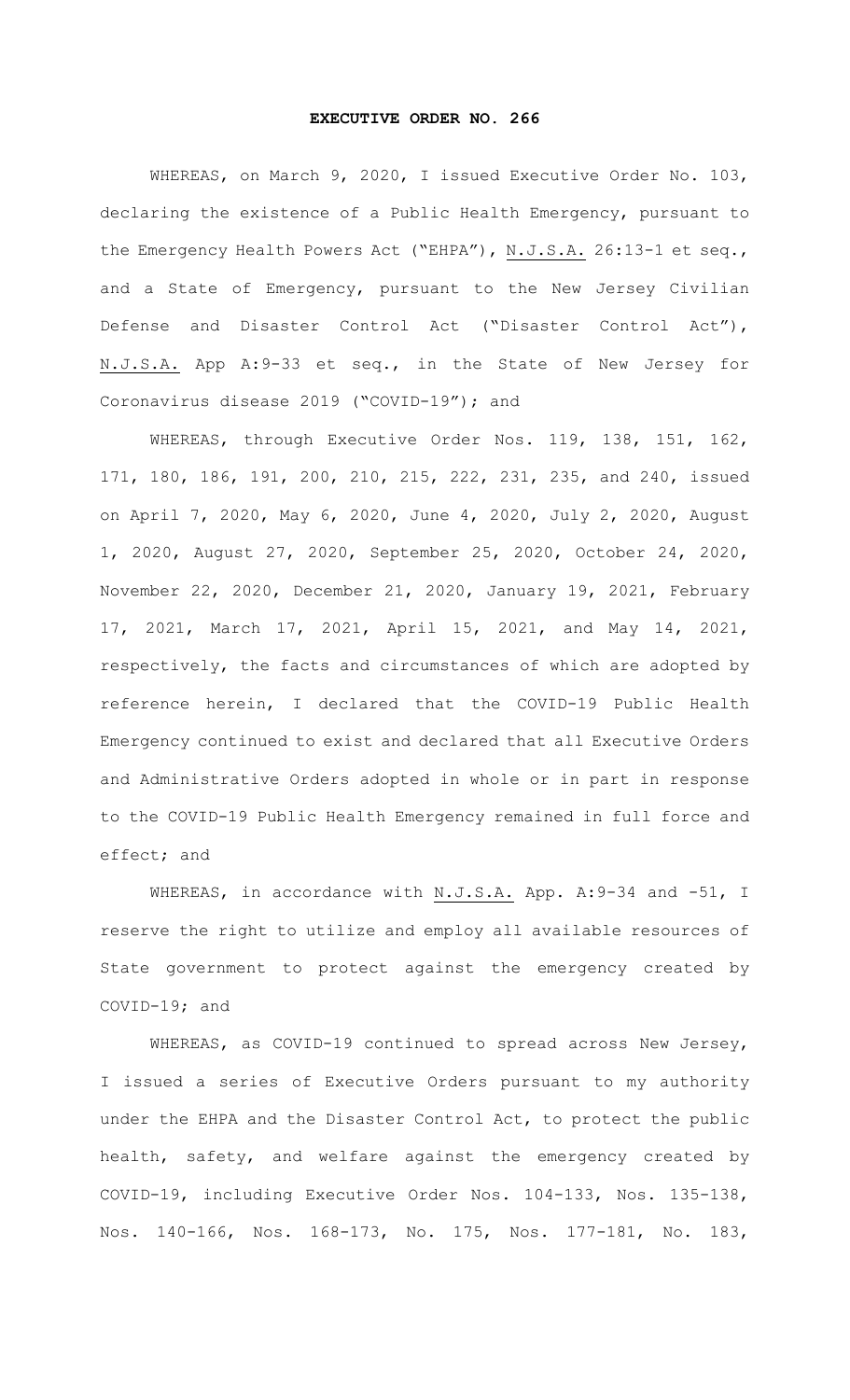Nos. 186-187, Nos. 189-198, No. 200, Nos. 203-204, No. 207, and Nos. 210-211 (2020) and Nos. 214-216, Nos. 219-220, Nos. 222-223, No. 225, Nos. 228-235, Nos. 237-244, No. 246, No. 249, Nos. 251- 253, and Nos. 263 and 264 (2021), the facts and circumstances of which are all adopted by reference herein; and

WHEREAS, on June 4, 2021, I signed into law Assembly Bill No. 5820 as P.L.2021, c.103 and issued Executive Order No. 244, which terminated the Public Health Emergency declared in Executive Order No. 103 (2020) but maintained the State of Emergency declared in that same Order; and

WHEREAS, in furtherance of my Administration's commitment to expanding access to the ballot, I also signed into law Senate Committee Substitute for Senate Bill No. 3203 (Second Reprint) as P.L.2021, c.40 (C.19:15A-1 et seq.), which established nine days of in-person early voting for the first time in New Jersey's history; and

WHEREAS, the State experienced significant upticks in certain critical COVID-19 metrics between June and September of this year, including COVID-19 positive cases, spot positivity, and new hospitalizations, which has created additional hesitancy toward increased interactions with other members of the public in close proximity for extended periods; and

WHEREAS, this hesitancy manifested itself through unprecedented poll worker shortages this election cycle, including during the primary election, with many who would otherwise serve as poll workers declining to do so and communicating to their local boards of election and others that concerns related to COVID-19 precluded their participation; and

WHEREAS, as a result, local elections officials have reported a significant decrease in the number of individuals willing to

2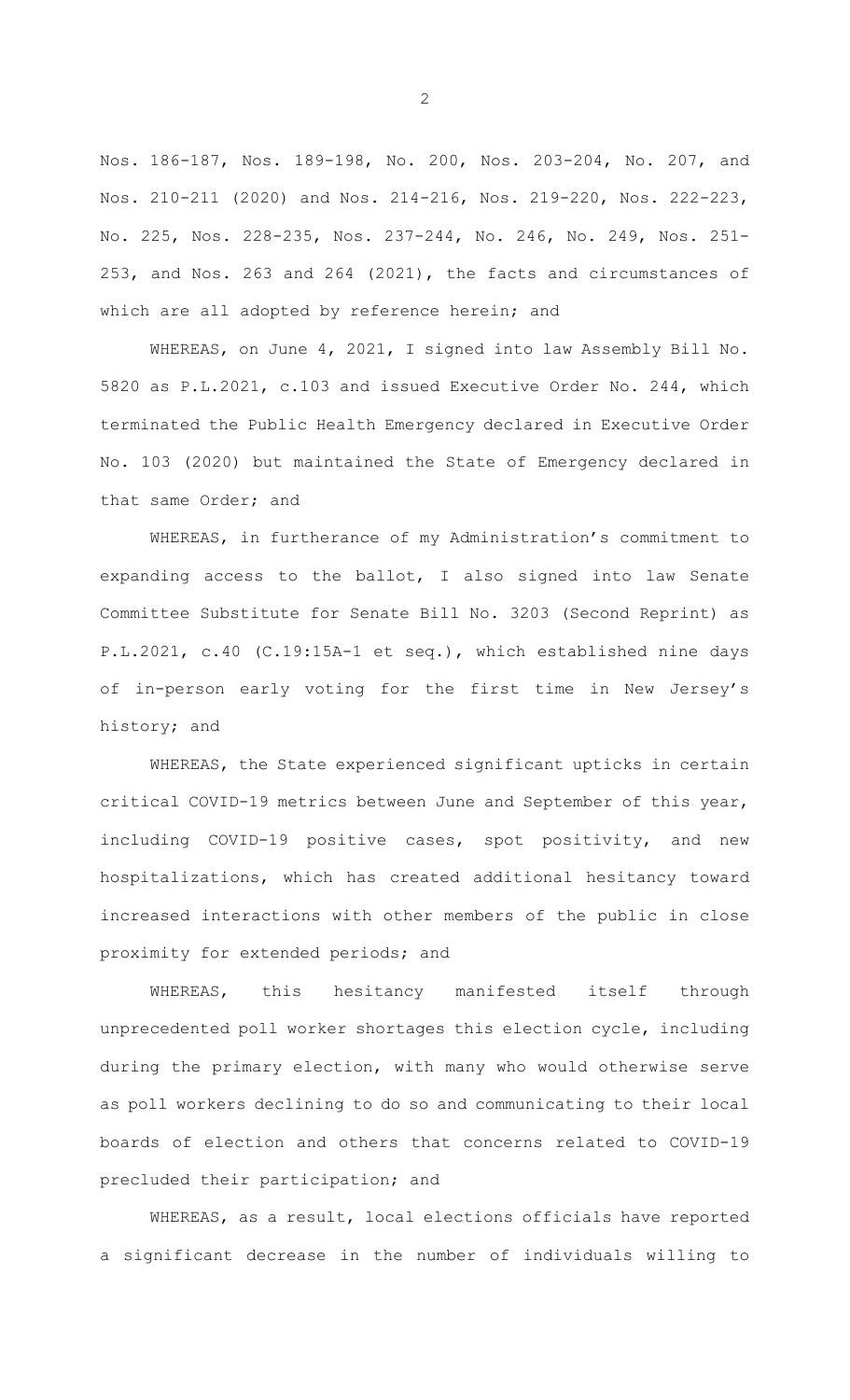serve as poll workers, resulting in an inability to meet the statutory requirements concerning the number of poll workers necessary in each election district on Election Day and properly staff the early voting sites during the nine days of in-person early voting under P.L.2021, c.40 (C.19:15A-1 et seq.); and

WHEREAS, ensuring the continuity of our elections is of critical importance and is necessary to guaranteeing the protection of the right of the franchise and of full participation by all in the democratic process; and

WHEREAS, it is therefore necessary to waive certain eligibility requirements for poll workers and to take other measures to incentivize poll worker participation in the November 2021 General Election, as carried out on Election Day and during the early voting period; and

WHEREAS, states generally have discretion to dictate the time, manner, and place of elections in the absence of controlling federal law; and

WHEREAS, the Constitution and statutes of the State of New Jersey, particularly the provisions of N.J.S.A. App. A: 9-33 et seq., N.J.S.A. 38A:3 6.1, and N.J.S.A. 38A:2-4 and all amendments and supplements thereto, confer upon the Governor of the State of New Jersey certain emergency powers, which I have invoked;

NOW, THEREFORE, I, PHILIP D. MURPHY, Governor of the State of New Jersey, by virtue of the authority vested in me by the Constitution and by the Statutes of this State, do hereby ORDER and DIRECT:

1. For the General Election to be held on November 2, 2021 and during the early voting period, from October 23 through October 31, 2021, the following shall apply:

3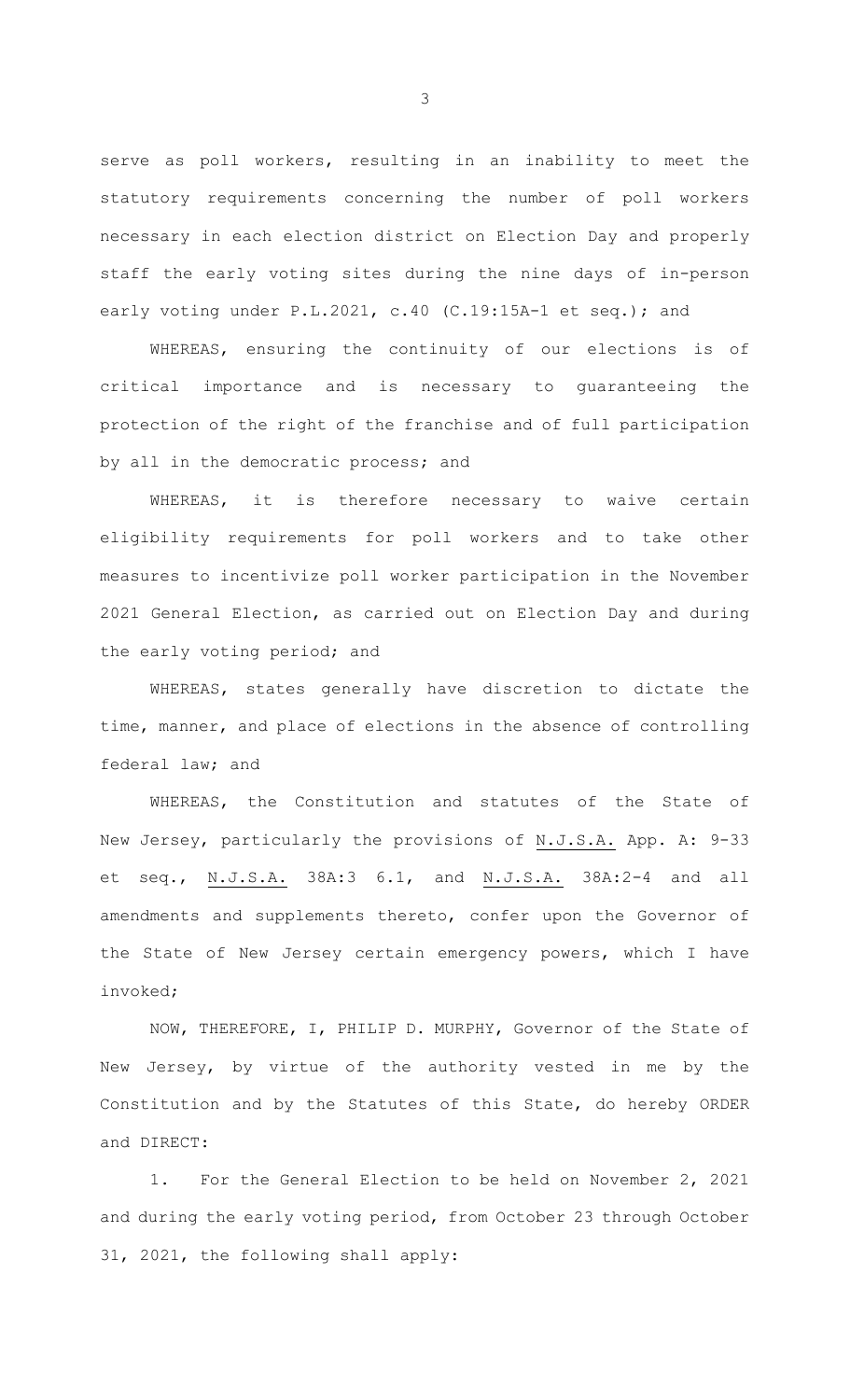a. The provisions of N.J.S.A. 19:6-2 requiring that a member of a district board be a resident of the county in which that member will serve shall be suspended. As such, the same requirement applicable to election officers conducting early

voting under subsection d. of N.J.S.A. 19:15A-1,

- otherwise deemed a poll worker, is also suspended; b. Each member of a district board serving on the day of the General Election shall receive, in addition to the amount payable under N.J.S.A. 19:45-6, a supplemental payment of \$100 for a full day worked, or of \$50 for each full shift worked if such shift is established pursuant to N.J.S.A. 19:6-9.1. Consistent with N.J.S.A. 43:21-19, such supplemental payments shall not be considered or included as remuneration thereunder; and
- c. Each election officer conducting early voting under subsection d. of N.J.S.A. 19:15A-1, otherwise deemed a poll worker, shall receive for each hour worked, in addition to the amounts payable thereunder, a supplemental payment equal to a pro-rated hourly rate consistent with the \$100 supplemental payment established under subsection c. of this paragraph.

2. Any provision of law or Executive Order that is inconsistent with this Order is hereby suspended.

3. No municipality, county, or any other agency or political subdivision of this State shall enact or enforce any order, rule, regulation, ordinance, or resolution that will or might in any way conflict with any of the provisions of this Order,